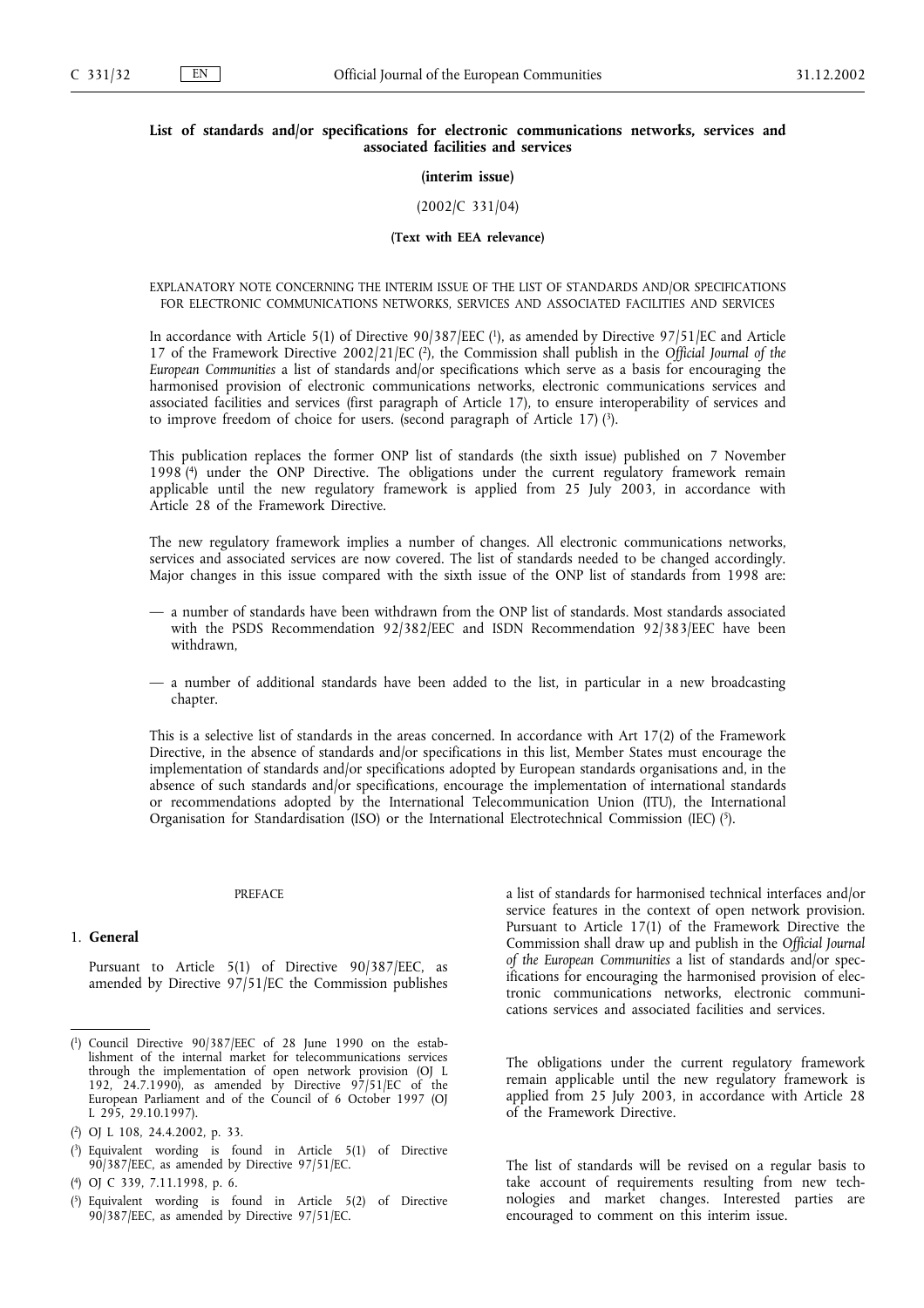The Communications Committee has been consulted in so far as the list relates to Article 17 of the Framework Directive  $(1)$ .

## 2. **Structure of the list of standards**

- Chapter I: Reference list for leased lines beyond the minimum set defined in chapter I of the Annex.
- Chapter II: Access and interconnection. Number portability, carrier selection and carrier pre-selection.
- Chapter III: Unbundled access to the local loop.
- Chapter IV: Standards for implementing various user services.
- Chapter V: Standards for implementing data protection requirements.
- Chapter VI: Standards for electronic communications networks established for the distribution of digital broadcasting services including their associated facilities.

## Annex

The annex includes, for information purposes only, a list of standards and/or specifications the implementation of which is made mandatory under the current Directives.

- Chapter I: Reference list for the minimum set of leased lines listed in Annex II of Directive 92/44/EEC (2) as amended by Directive  $97/51/EC$  (3), and in future by Directive 2002/22/EC (Universal Service Directive) (4).
- Chapter II: Quality of service parameters, as established in Annex III of Directive  $98/10$ /EC  $(5)$  as amended by Commission Decision  $2001/22/EC$  ( $6$ ), and in future by Directive 2002/22/EC (Universal Service Directive), for operators with universal service obligations.

When no version number of the standard is quoted, the version referred to in this list is the version valid at the time that the list is published.

See section 7 of this preface for full references to the abovementioned Directives.

#### 3. **Status of the standards in the list**

The use of standards listed in Chapters I to VI is encouraged but there is no legal obligation to implement them. According to Article 17(2) of the Framework Directive, 'Member States shall encourage the use of the standards and/or specifications referred to (. . .) for the provision of services, technical interfaces and/or network functions, to the extent strictly necessary to ensure interoperability of services and to improve freedom of choice for users.'  $(\vec{r})$ .

In accordance with Article 17 of the framework Directive, the purpose of this list is 'to serve as a basis for encouraging the harmonised provision of electronic communications electronic communications services and associated facilities and services' (first paragraph), 'to ensure interoperability of services and to improve freedom of choice for users.' (second paragraph). This should be borne in mind when implementing standards which contain alternatives or optional clauses.

According to Article 17(5) and (6) of the Framework Directive, 'where the Commission considers that standards and/or specifications (. . .) no longer contribute to the provision of harmonised electronic communications services, or that they no longer meet consumers' needs or are hampering technological development, it shall (. . .) remove them from the list of standards and/or specifications  $( \ldots )$ .

## 4. **Technical standards and/or specifications**

Most of the standards and specifications mentioned in this list are ETSI deliverables under both the previous and current ETSI nomenclature. According to the 'ETSI Directives' (8), these deliverables are defined as follows:

Deliverables under the current ETSI nomenclature:

**ETSI guide, EG:** An ETSI deliverable, containing mainly informative elements, approved for publication by application of the membership approval procedure.

**ETSI standard, ES:** An ETSI deliverable, containing normative provisions, approved for publication by application of the membership approval procedure.

<sup>(</sup> 1) Established under Article 22 of the Framework Directive.

<sup>(</sup> 2) OJ L 165, 19.6.1992.

<sup>(</sup> 3) OJ L 295, 29.10.1997, p. 23.

<sup>(</sup> 4) Article 18(1): 'Where (. . .) a national regulatory authority determines that the market for the provision of part or all of the minimum set of leased lines is not effectively competitive, it  $(. . .)$ shall impose obligations regarding the provision of the minimum set of leased lines, as identified in the list of standards published in the *Official Journal of the European Communities* in accordance with Article 17 of Directive 2002/21/EC (Framework Directive), and the conditions for such provision set out in (Annex VII to this Directive (. . .).'.

<sup>(</sup> 5) OJ L 101, 1.4.1998, p. 24.

<sup>(</sup> 6) OJ L 5, 10.1.2001, p. 12.

<sup>(</sup> 7) Equivalent wording is found in Article 5(1) of Directive 90/387/EEC, as amended by Directive 97/51/EC.

<sup>(</sup> 8) Available at http://portal.etsi.org/directives/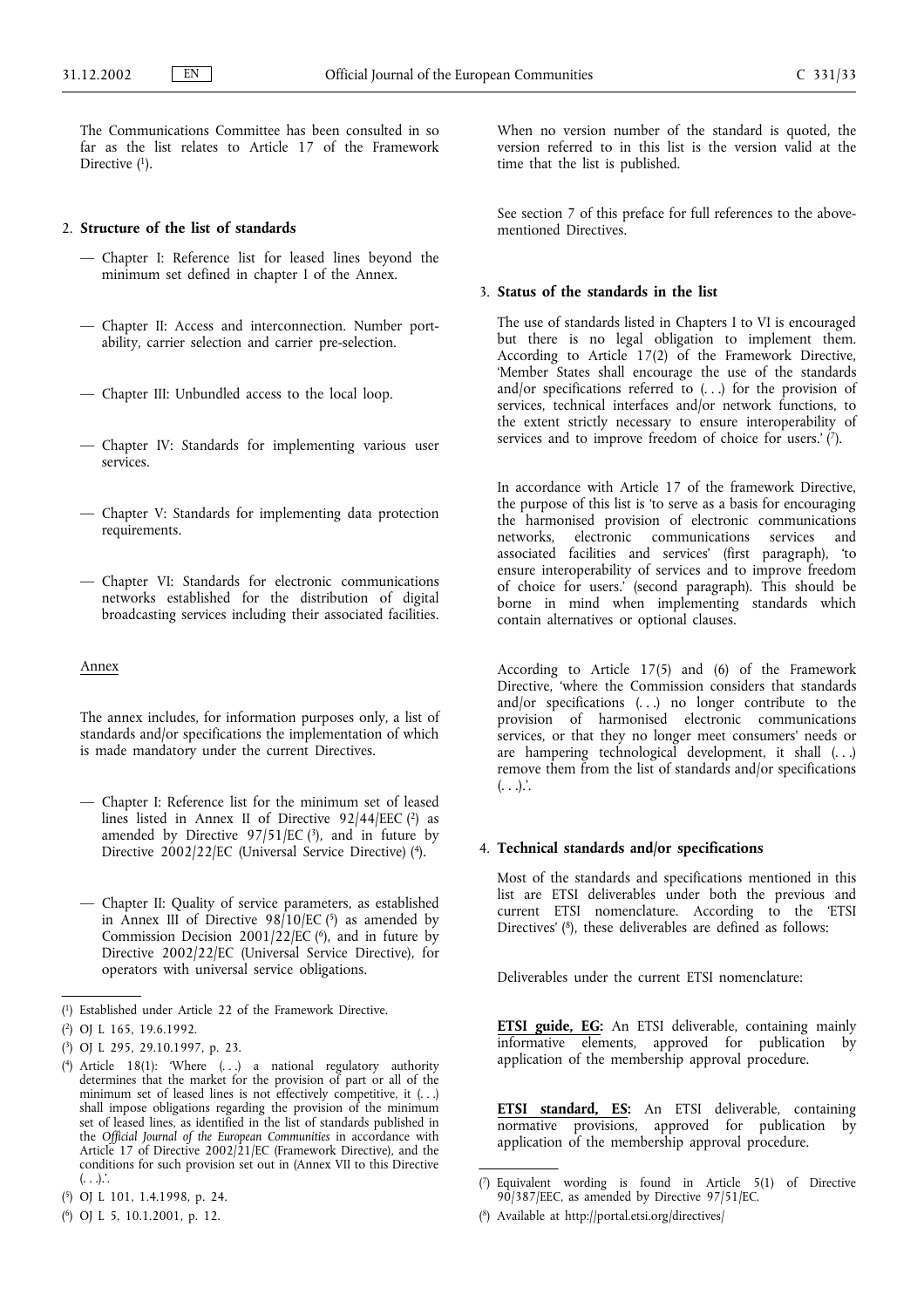**ETSI technical specification, TS:** An ETSI deliverable, containing normative provisions, approved for publication by a technical body.

**ETSI technical report, TR:** An ETSI deliverable, containing mainly informative elements, approved for publication by a technical body.

**European Standard (telecommunications series), EN:** An ETSI deliverable containing normative provisions, approved for publication in a process involving the national standards organisations and/or ETSI national delegations with implications concerning standstill and national transposition.

**Harmonised standard:** An EN (telecommunications series) the drafting of which has been entrusted to ETSI by a mandate from the European Commission under European Directive 98/48/EC (latest amendment to Directive 83/189/EEC) and has been drafted taking into account the applicable essential requirements of the 'New Approach' Directive and whose reference has subsequently been announced in the *Official Journal of the European Communities*.

**Special report, SR:** An ETSI deliverable, which contains information made publicly available for reference purposes.

Deliverables under the previous ETSI nomenclature to which reference is made in the list:

**European telecommunication standard (ETS):** An ETSI deliverable, containing normative, provisions approved for publication in a process involving the national standards organisations and/or ETSI national delegations with implications concerning standstill and national transposition.

**ETSI technical report, (ETR):** An ETSI deliverable, containing informative elements, approved for publication by a technical committee.

#### 5. **The three-stage specification methodology used by ETSI**

In the list stage 1, 2 and 3 standards are included where appropriate. These refer to the three-stage specification methodology used by ETSI (see ETR-010).

Stage 1 is an overall service description from the user's standpoint. Stage 2 is a description of the functional capabilities and the information flows needed to support the service described in stage 1. Stage 3 is the specification of the signalling protocol at the user-network access interface or at the gateway between two public networks.

## 6. **Addresses where documents referenced can be obtained**

ETSI Publications Office (1) postal address:

F-06921 Sophia Antipolis Cedex tel. (33-4) 92 94 42 41 or (33-4) 92 94 42 58 fax (33-4) 93 95 81 33 e-mail: publications@etsi.fr website: http://www.etsi.fr

ITU Sales and Marketing Service (For ITU-T documents) postal address:

Place des Nations CH-1211 Geneva 20 tel. (41-22) 730 61 41 (English) (41-22) 730 61 42 (French) (41-22) 730 61 43 (Spanish) fax (41-22) 730 51 94 e-mail: sales@itu.int website: http://www.itu.int

#### 7. **References to EU legislation**

The list refers to the following legislative documents which may be found at http://europa.eu.int/information\_society/ topics/telecoms/regulatory/index\_en.htm.

Directive 2002/21/EC (Framework Directive) of the European Parliament and of the Council on a common regulatory framework for electronic communications networks and services (OJ L 108, 24.4.2002, p. 33).

Directive 2002/19/EC (Access Directive) of the European Parliament and of the Council on access to, and interconnection of, electronic communications networks and services and associated facilities (OJ L 108, 24.4.2002, p. 7).

Directive 2002/22/EC (Universal Service Directive) of the European Parliament and of the Council on Universal service and users' rights relating to electronic communications networks and services (OJ L 108, 24.4.2002, p. 51).

Directive 2002/58/EC (Directive on privacy and electronic communications) of the European Parliament and of the Council on the processing of personal data and the protection of privacy in the electronic communications sector (OJ L 201, 31.7.2002, p. 27).

Directive 2002/20/EC (Authorisation Directive) of the European Parliament and of the Council on the authorisation of electronic communications networks and services (OJ L 108, 24.4.2002, p. 21).

<sup>(</sup> 1) ETSI documents can be downloaded from the ETSI publications download area: http://pda.etsi.org/pda/queryform.asp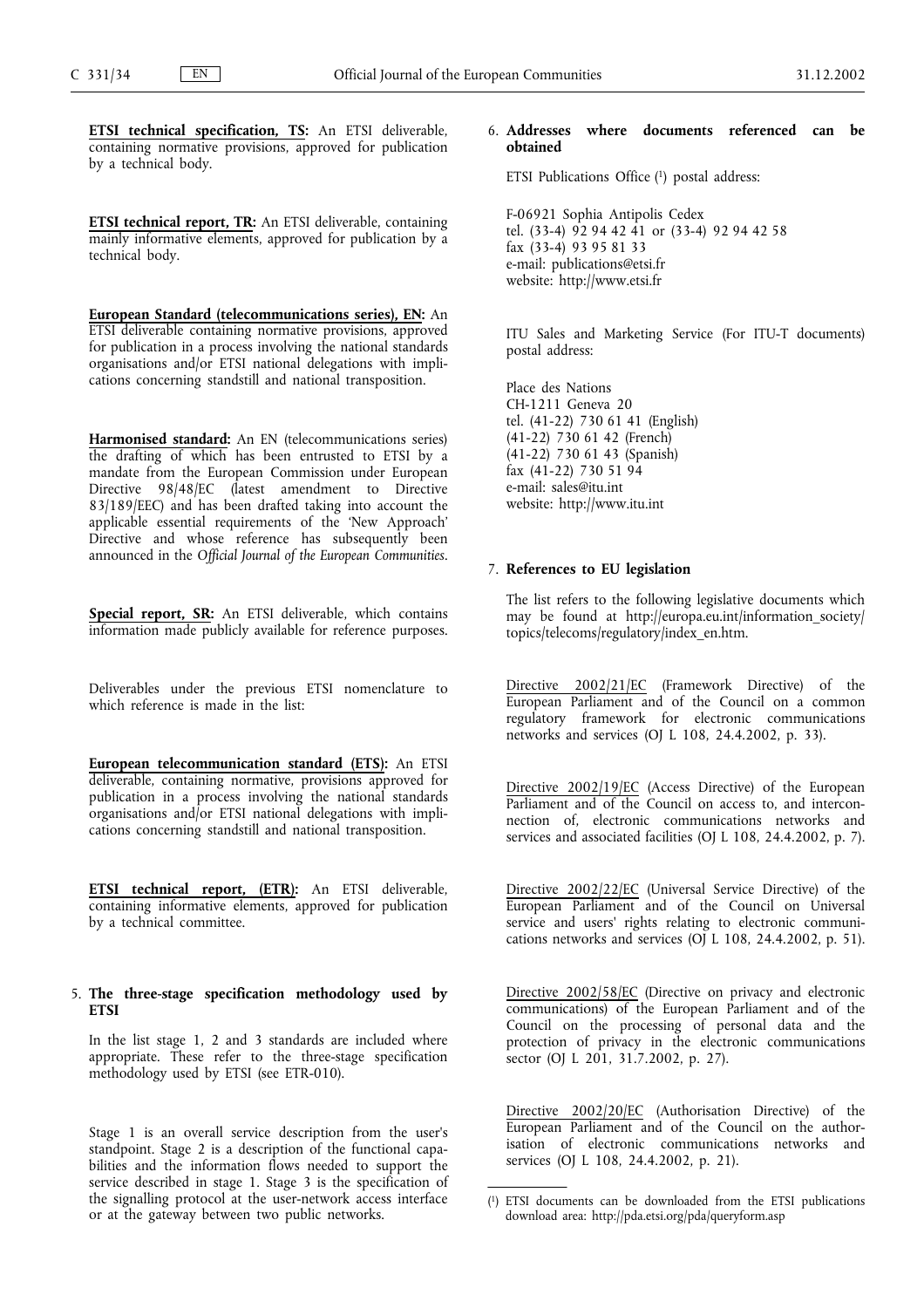Recommendation 2000/417/EC of the Commission on unbundled access to the local loop (OJ L 156, 29.6.2000, p. 44).

Regulation EC/2887/2000 of the European Parliament and of the Council on unbundled access to the local loop (OJ L 336, 30.12.2000, p. 4).

Directive 90/387/EEC of the Council on the establishment of the internal market for the telecommunication services through the implementation of open network provision (OJ L 192, 24.7.1990, p. 1), as amended by Directive 97/51/EC of the European Parliament and the Council amending Council Directives 90/387/EEC and 92/44/EEC for the purpose of adaptation to a competitive environment in telecommunications (OJ L 295, 29.10.1997, p. 23).

Directive 92/44/EEC of the Council on the application of open network provision to leased lines (OJ L 165, 19.6.1992, p. 27), as amended by Directive  $97/51/EC$  of the European Parliament and the Council amending Council Directives 90/387/EEC and 92/44/EEC for the purpose of adaptation to a competitive environment in telecommunications (OJ L 295, 29.10.1997, p. 23), as amended by Commission Decision of 7 January 1998 on amendment of Annex II to Directive 92/44/EEC of the Council (OJ L 14, 20.1.1998, p. 27).

Directive 95/47/EC (Television standards Directive) on the use of standards for the transmission of television signals (OJ L 281, 23.11.1995, p. 51).

Directive 97/33/EC of the European Parliament and the Council on interconnection in telecommunications with regard do ensuring universal service and interoperability through application of the principles of open network provision (OJ L 199, 26.7.1997, p. 32).

Directive 97/51/EC of the European Parliament and of the Council amending Council Directives 90/387/EEC and 92/44/EEC for the purpose of adaptation to a competitive environment in telecommunications (OJ L 295, 29.10.1997, p. 23).

Directive 98/10/EC of the European Parliament and the Council on the application of open network provision (ONP) to voice telephony and on universal service for telecommunication in a competitive environment (OJ L 101, 1.4.1998, p. 24) as amended by Commission Decision of 22 December 2000 on amendment of Annex III of the Directive 98/10/EC of the European Parliament and the Council (OJ L 5, 10.1.2001, p. 12).

The present list deals with standards on telecommunication networks and broadcasting networks and associated facilities. It is without prejudice to the Directive 1999/5/EC of the European Parliament and of the Council on radio equipment and telecommunications terminal equipment and the mutual recognition of their conformity (1), and any list of standards published pursuant to that Directive.

<sup>(</sup> 1) OJ L 91, 7.4.1999, p. 10.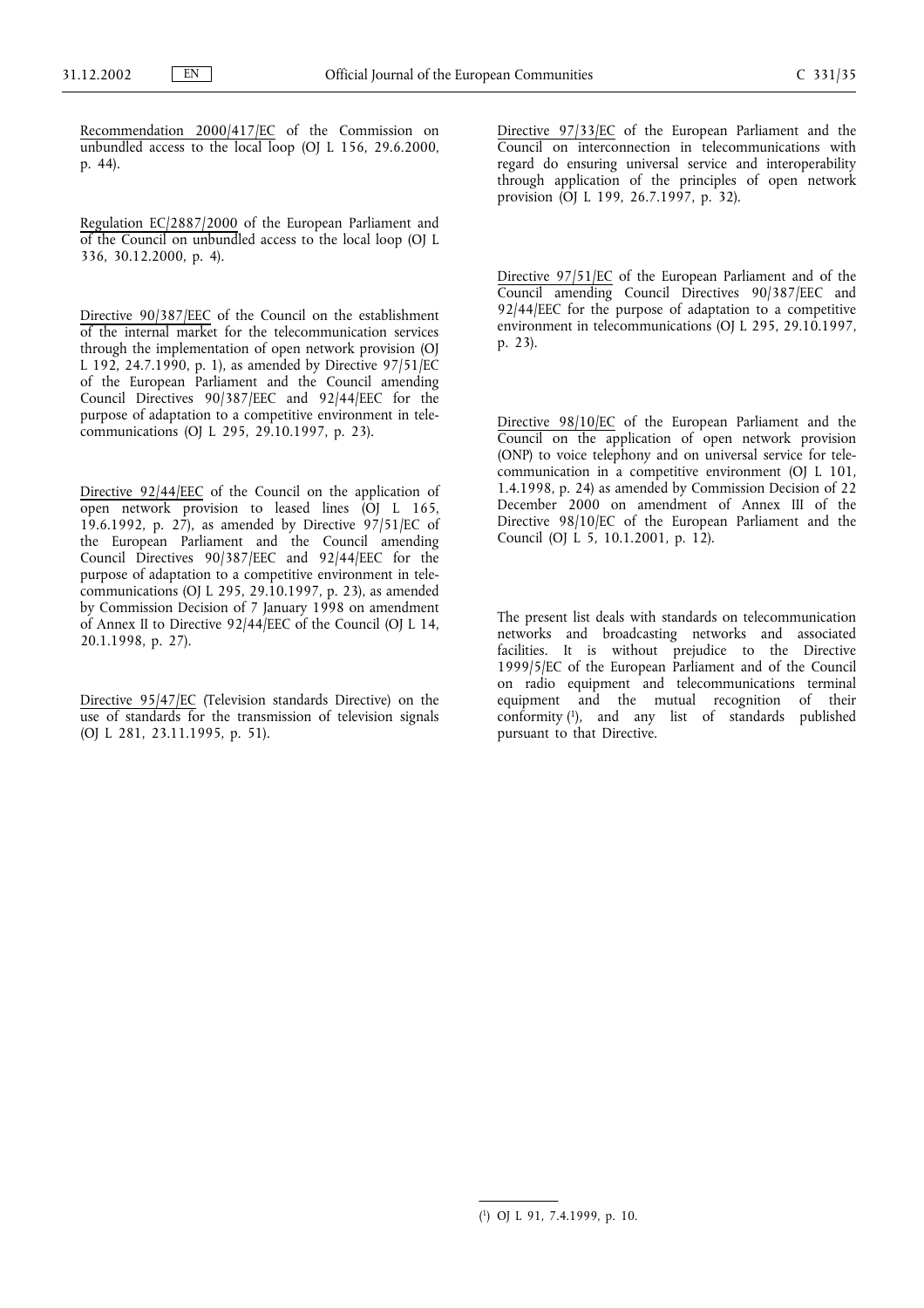## LIST OF STANDARDS AND/OR SPECIFICATIONS FOR ELECTRONIC NETWORKS, SERVICES AND ASSOCIATED FACILITIES AND SERVICES

The purpose of publishing standards in the list is to encourage the provision of harmonised electronic communications services to the benefit of users throughout the Community, to ensure interoperability and to support the implementation of the current and future regulatory framework. The main guiding principle to include standards is to focus on standards related closely to the provisions in the Directives.

## *CHAPTER I*

#### **Reference list for leased lines beyond the minimum set defined in Chapter I of the Annex**

The technical interfaces and/or service features listed in this chapter include those listed in Annex III to Directive 92/44/EEC.

### DIGITAL

| Technical interfaces and/or service features | Reference           | <b>Notes</b>                                                        |
|----------------------------------------------|---------------------|---------------------------------------------------------------------|
| Notes $N \times 64$ kbit/s                   | $-$ ETSI EN 300 766 | and<br>Connection characteristics<br>network interface presentation |

*Comments:* ETSI EN 300 766 specifies connection characteristics and network interface presentation for multiple 64 kbit/s digital unrestricted leased lines with octet integrity presented at a structured 2 048 kbit/s interface at either of both ends.

| Technical interfaces and/or service features | Reference                                  | <b>Notes</b>                                                 |
|----------------------------------------------|--------------------------------------------|--------------------------------------------------------------|
| 34 368 kbit/s $- E$ 3                        | $-$ ETSI EN 300 686<br>$-$ ETSI EN 300 687 | Network interface presentation<br>Connection characteristics |

*Comments:* E3 is the market denomination for this type of leased line. The associated standard for terminal equipment is ETSI EN 300 89. The attachment requirements for terminal equipment to be connected to these leased lines were specified in ETSI TBR 24.

| 139 264 kbit/s — E4 | $-$ ETSI EN 300 686 | Network interface presentation |
|---------------------|---------------------|--------------------------------|
|                     | — ETSI EN 300 688   | Connection characteristics     |

*Comments:* E4 is the market denomination for this type of leased line. The associated standard for terminal equipment is ETSI ETS 300 690. The attachment requirements for terminal equipment to be connected to these leased lines were specified in ETSI TBR 25.

| SDH VC-based leased digital bandwidth | $I$ — ETSI EN 301 164 | Connection characteristics |
|---------------------------------------|-----------------------|----------------------------|
|                                       | $-$ ETSI EN 301 165   | I Interface presentation   |

*Comments:* ETSI EN 301 164 specifies the technical requirements for leased line connections of SDH virtual containers, i.e. VC-4, VC-3, VC-2 and VC12. ETSI EN 301 165 defines the functions relevant for the interface presentations of SDH leased lines with STM-1 (155 520 kbit/s) in both electrical and optical forms and STM-4 (622 080 kbit/s) in optical form.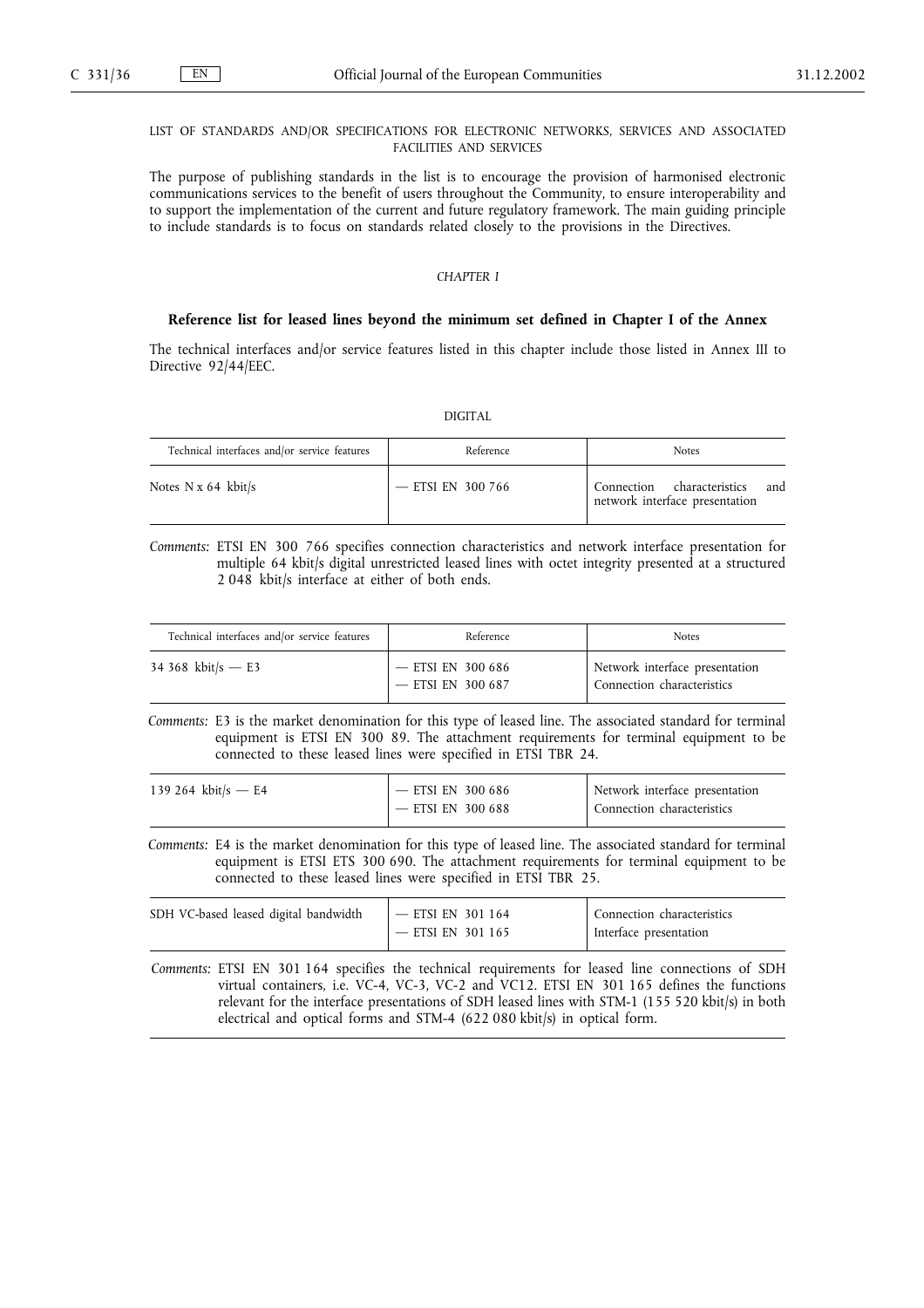## *CHAPTER II*

## **Standards for access and interconnection, number portability, carrier selection and carrier pre-selection**

#### NETWORK INTERCONNECTION

This section contains standards for switched network interconnection, including intelligent network interconnection. The interconnection standards identified are based on Signalling System No 7 (SS7).

| Technical interfaces and/or service features | Reference                                                                       | <b>Notes</b>                                    |
|----------------------------------------------|---------------------------------------------------------------------------------|-------------------------------------------------|
| <b>ISUP</b>                                  | - ETSI EN 300 356-1 to 12<br>- ETSI EN 300 356-14 to 20<br>- ETSI EN 300 356-21 | version 3 and 4<br>version 3 and 4<br>version 4 |
| <b>SCCP</b>                                  | $-$ ETSI EN 300 009-1                                                           |                                                 |
| <b>MTP</b>                                   | $-$ ETSI EN 300 008-1                                                           |                                                 |

*Comments:* ISUP is the user part of Signalling System No 7 (SS7). SS7 provides common channel signalling for use in circuit switched networks: PSTN, ISDN and GSM. ISUP has been designed first at an international boundary, but is also appropriate for the interconnections of different operators' networks in the same country. ISUP uses the layers 1 to 3 protocols (MTP) and may also use SCCP. Different ETSI versions for ISUP exist. ISUP version 2 of ETSI is specified in the ETS 300 356-series and in ETS 300 344.

The MTP standard ETSI EN 300 008-1 has been designed for international interconnection.

Application of ISUP version 3 for the ISDN-GSM signalling interface — ETSI EN 302 646-1 to 64

*Comments:* EN 302 646 contains modification to ISUP version 3 in order to interconnect ISDN and GSM.

| <b>TCAP</b> | - ETSI ETS 300 287-1 to 3                  |                                                                                |
|-------------|--------------------------------------------|--------------------------------------------------------------------------------|
| <b>MAP</b>  | $-$ ETSI TS 100 974<br>$-$ ETSI TS 129 002 | Phase 2+, Releases 1996-1998<br>Phase 2+, Release 1999 and<br>Releases 4 and 5 |

*Comments:* MAP is the user part of Signalling system No 7 (SS7) for handling roaming in mobile networks. MAP uses the SS7 protocols MTP, SCCP and TCAP.

| <b>INAP</b> | $-$ ETSI EN 301 140-series | Capability set 2 (CS2)   |
|-------------|----------------------------|--------------------------|
|             | $-$ ETSI EN 301 193-series | Capability set 3 (CS3)   |
|             | $-$ ETSI EN 301 039-series | Capability set $4$ (CS4) |
|             |                            |                          |

*Comments:* INAP is the user part of Signalling system No 7 (SS7) for intelligent network interconnection. INAP uses the SS7 protocols MTP, SCCP and TCAP. Different ETSI capability set versions exist.

| Technical interfaces and/or service features                                            | Reference | <b>Notes</b> |
|-----------------------------------------------------------------------------------------|-----------|--------------|
| Quality of service parameter definitions and   - ETSI TR 101 949<br>measurement methods |           |              |

*Comments:* ETSI TR 101 949 contains harmonised definitions and measurement methods for a range of quality of service parameters that relate to public network-public network interconnection. The public network can be either fixed or mobile.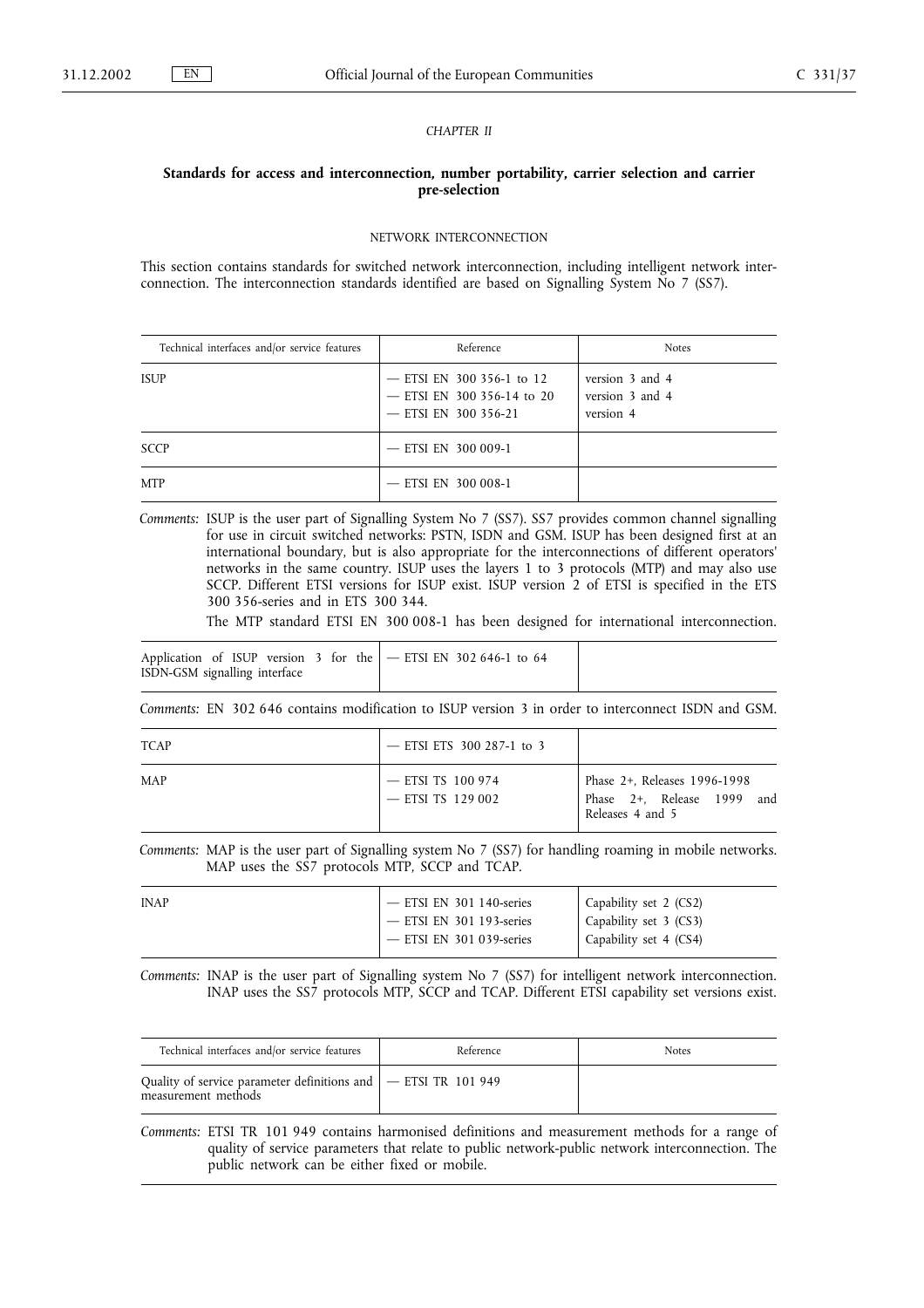#### ACCESS TO SERVICE PROVIDERS

This section contains standards suitable for access to the network at points other than the network termination points offered to the majority of end-users.

| Technical interfaces and/or service features | Reference           | <b>Notes</b> |
|----------------------------------------------|---------------------|--------------|
| Service provider access requirements         | — ETSI EG 201 722   |              |
|                                              | $-$ ETSI EG 201 897 |              |

*Comments:* ETSI EG 201 722 lists the first set of access requirements that service providers have in delivering services over one or more public telecommunications networks primarily fixed public switched telecommunications networks (PSTNs) and Integrated Services Digital Networks (ISDNs).

> ETSI EG 201 897 lists the second set of network access requirements that service providers have in delivering services including mobile, cordless and fixed services, over one or more public telecommunication networks.

|--|

*Comments:* ETSI EG 201 807 lists the first set of requirements that public network operators have for the delivery of service provider access to ensure network integrity, security and other aspects such as provisions for charging and billing.

| Development of standards to support open $ -$ ETSI EG 201 916<br>inter-network interfaces<br>and<br>service<br>provider access |  |  |
|--------------------------------------------------------------------------------------------------------------------------------|--|--|
|--------------------------------------------------------------------------------------------------------------------------------|--|--|

*Comments:* ETSI EG 201 916 contains information to enable service providers and network operators to determine and compare standardised facilities that are available in published ETSI protocols to support the introduction of new services.

## NUMBER PORTABILITY AND CARRIER SELECTION AND CARRIER PRE-SELECTION

The technical interfaces and/or services features given in this section are based upon Article 19 of the Universal Service Directive with regard to operator number portability, carrier selection and carrier pre-selection.

#### **Number portability in fixed public networks**

| Technical interfaces and/or service features                                                       | Reference           | <b>Notes</b> |
|----------------------------------------------------------------------------------------------------|---------------------|--------------|
| High level description of number port- $ -$ ETSI TR 101 119<br>ability                             |                     |              |
| High level network architecture and $-$ ETSI TR 101 118<br>solutions to support number portability |                     |              |
| Guidance on choice of network                                                                      | $-$ ETSI TR 101 697 |              |
| Administrative support for number port- $ -$ ETSI TR 101 698<br>ability                            |                     |              |
| Numbering and addressing for number $ -$ ETSI TR 101 122<br>portability                            |                     |              |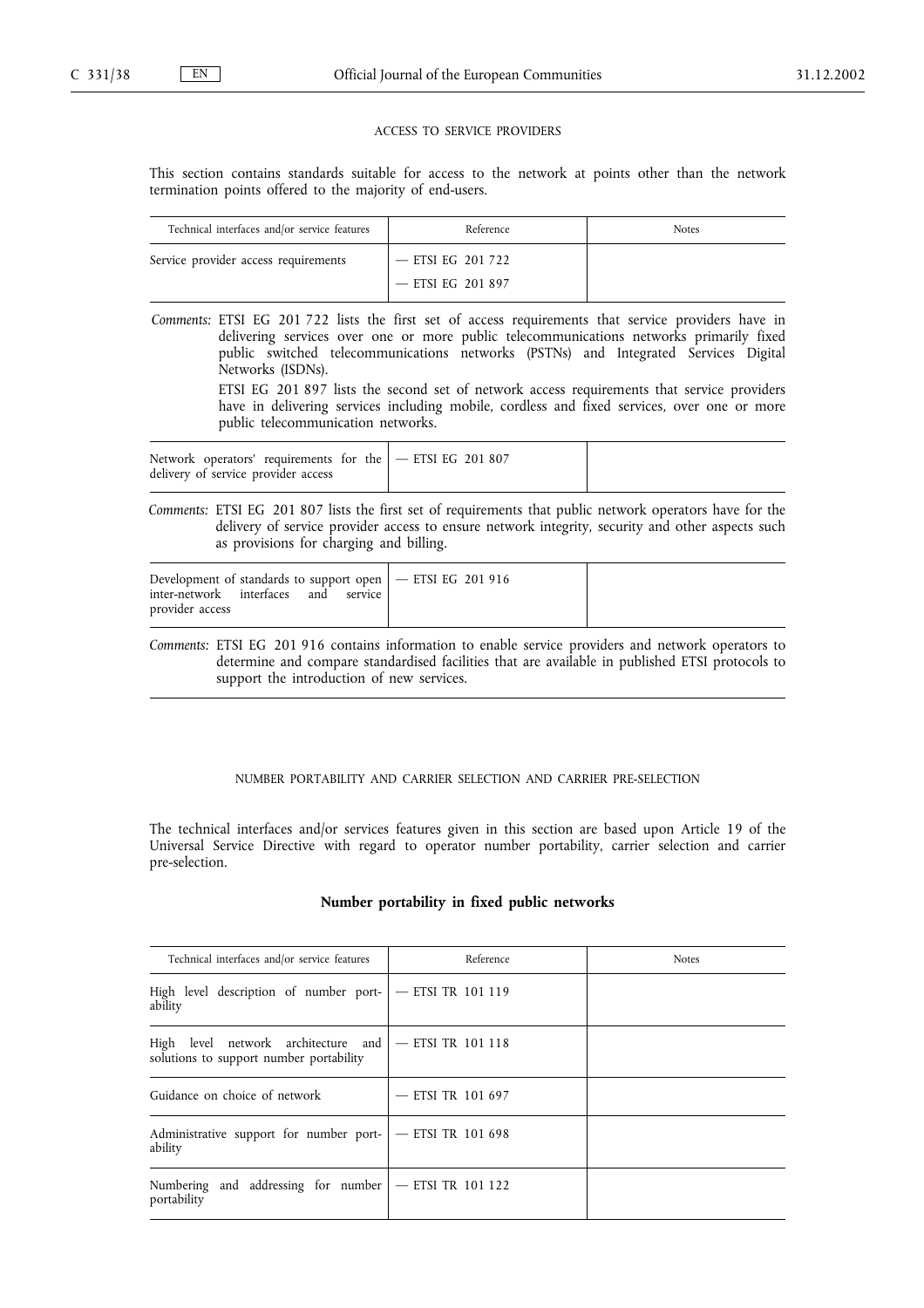| Technical interfaces and/or service features                                    | Reference | <b>Notes</b> |
|---------------------------------------------------------------------------------|-----------|--------------|
| Signalling requirements to support number $ -$ ETSI TR 102 081<br>portability   |           |              |
| SS7 ISUP: Enhancements for support of   - ETSI EN 302 097<br>number portability |           |              |
| IN and Intelligence Support for number   - ETSI EG 201 367<br>portability       |           |              |
| Number<br>portability for pan-European $ -$ ETSI TR 101 073<br>services         |           |              |

*Comments:* The ETSI deliverables cover geographic as well as non-geographic numbers. Different solutions for number portability exist. An IN solution can provide high functionality with fairly high throughput or traffic handling capability. Depending on the number portability requirements, also other solutions with lower functionality are possible.

## **Number portability in mobile public networks**

| Support of mobile number portability $-$   $-$ ETSI EN 301 715<br>Service description | Stage 1 |
|---------------------------------------------------------------------------------------|---------|
| Support of mobile number portability $ -$ ETSI EN 301 716<br>Technical Realisation    | Stage 2 |

*Comments:* ETSI has produced TR 101 621 'Consequences of mobile number portability on the PSTN/ISDN and synergy between geographic and mobile number portability'.

#### **Carrier selection and carrier preselection**

| Report on carrier selection                                                                          | $-$ ETSI TR 101 092 |  |
|------------------------------------------------------------------------------------------------------|---------------------|--|
| Comments: ETSI TR 101.092 identifies the essential requirements and related network canabilities for |                     |  |

*Comments:* ETSI TR 101 092 identifies the essential requirements and related network capabilities for introducing carrier selection and carrier pre-selection; a variety of possible methods are considered and the likely impact of each is assessed. ITU-T E.164 (Supplement 1) presents a summary of the potential methods for carrier selection and network identification on the public network.

#### *CHAPTER III*

## **Unbundled access to the local loop**

The technical interfaces and/or services features given in this section are related to unbundled access to the local loop in accordance with Recommendation 2000/417/EC and Regulation (EC) No 2887/2000 on unbundled access to the local loop.

| Technical interfaces and/or service features                             | Reference | <b>Notes</b> |
|--------------------------------------------------------------------------|-----------|--------------|
| Spectral management on metallic access   - ETSI TR 101 830-1<br>networks |           |              |

*Comments:* ETSI TR 101 830-1 gives guidance on a common language for spectral management specifications. It provides a first set of definitions on spectral management quantities and an informative library of signal definitions.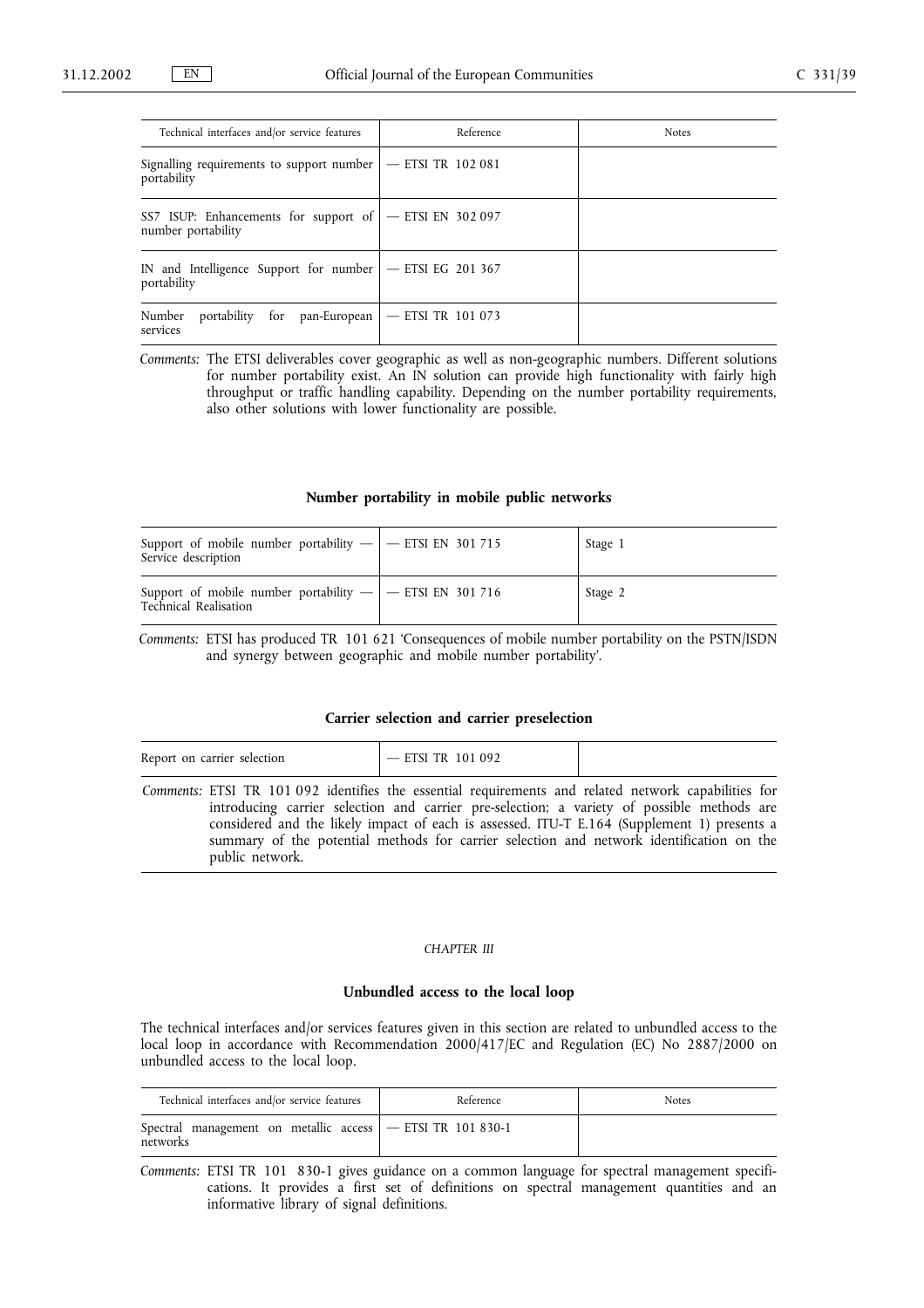| Technical interfaces and/or service features                                | Reference           | <b>Notes</b>                                         |
|-----------------------------------------------------------------------------|---------------------|------------------------------------------------------|
| Asymmetrical digital subscriber line (ADSL) $\vert$ - ETSI TS 101 388       |                     |                                                      |
| Symmetrical single-pair high bit rate digital<br>subscriber line (SDSL)     | - ETSI TS 101 524   |                                                      |
| High bit-rate digital subscriber line (HDSL)   - ETSI TS 101 135            |                     |                                                      |
| high-speed digital subscriber line $ -$ ETSI TS 101 270-1<br>Very<br>(VDSL) | - ETSI TS 101 270-2 | Functional requirements<br>Transceiver specification |

*Comments:* ETSI TS 101 388 endorses ITU-T Recommendation G.992.1, the contents of which apply together with the addition of the modifications being covered in the specification. In addition ITU has worked out a variant ADSL solution in its Recommendation G.992.2, also known as G.Lite or 'splitter-less' ADSL, that is very easy to deploy in the customer premises. ETSI is developing specifications for DSL splitters in the TS 101 952 series.

#### *CHAPTER IV*

#### **Standards for implementing various user services**

The technical interfaces and/or services features given in this chapter are those suitable for implementing offerings regarding various user services in accordance with the Universal Service Directive.

\_\_\_\_\_\_\_\_\_\_\_\_\_\_\_\_\_\_\_\_\_\_\_\_\_\_\_\_\_\_\_\_\_\_\_\_\_\_\_\_\_\_\_\_\_\_\_\_\_\_\_\_\_\_\_\_\_\_\_\_\_\_\_\_\_\_\_\_ \_\_\_\_\_\_\_\_\_\_\_\_\_\_\_\_\_\_\_\_\_

## SINGLE LINE ANALOGUE INTERFACE AND TELEPHONE TONES

In accordance with Article 4 of the Universal Service Directive Member States shall ensure that all reasonable requests for connection to the public telephone network at a fixed location and for access to publicly available telephone services at a fixed location are met by at least one operator.

| Technical interfaces and/or service features                                    | Reference | <b>Notes</b> |
|---------------------------------------------------------------------------------|-----------|--------------|
| PSTN network termination point (NTP) $ -$ ETSI ES 201 970<br>analogue interface |           |              |

*Comments:* The objective of ES 201 970 is to specify the physical and electrical characteristics at a 2-wire analogue presented NTP for short to medium length loop applications, particularly suitable for use by new network operators of public switched telephone networks (PSTN).

| Network generated tones                                                                              | - ETSI TR $101041-1$ |  |
|------------------------------------------------------------------------------------------------------|----------------------|--|
| Commentar The objective of ETCL TD 101.041.1 is to person the different existing tones in use Becom- |                      |  |

*Comments:* The objective of ETSI TR 101 041-1 is to review the different existing tones in use. Recommendations are made for the tones most appropriate for harmonisation and for their technical characteristics.

### STANDARDS FOR SERVICES AND OTHER MEASURES FOR DISABLED USERS

In accordance with Article 7 of the Universal Service Directive Member States shall, where appropriate take specific measures to ensure equal access to and affordability of publicly available telephone services for disabled users.

| Technical interfaces and/or service features                                                                  | Reference | <b>Notes</b> |
|---------------------------------------------------------------------------------------------------------------|-----------|--------------|
| Operational and interworking requirements $ -$ ITU-T V.18<br>for DCEs operating in the text telephone<br>mode |           |              |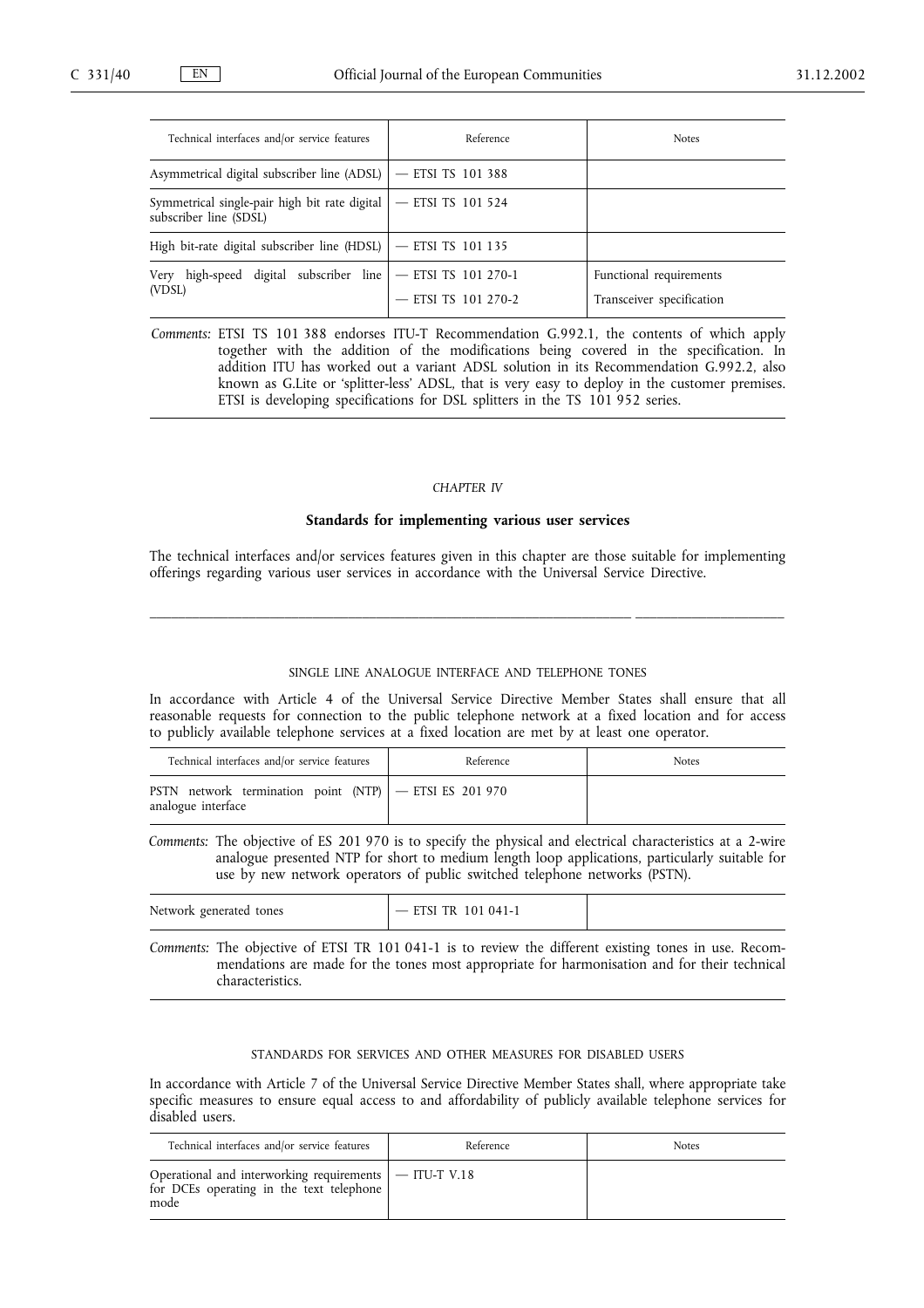| Technical interfaces and/or service features                                               | Reference | <b>Notes</b> |
|--------------------------------------------------------------------------------------------|-----------|--------------|
| Basic user requirements and recommen-   - ETSI ETR 333<br>dations for text telephony       |           |              |
| Guidelines for telecommunication relay   - ETSI TR 101 806<br>services for text telephones |           |              |

*Comments:* ETSI has published EG 202 116 'Guidelines for ICT products and services; design for all'.

## DIRECTORY ENQUIRY SERVICES

In accordance with Article 5 of the Universal Service Directive Member States shall ensure that at least one telephone directory enquiry service covering all listed subscribers' numbers is available to all users.

| Technical interfaces and/or service features                                      | Reference | <b>Notes</b> |
|-----------------------------------------------------------------------------------|-----------|--------------|
| Interconnection of computerised directory $ -$ ITU-T F.510<br>assistance services |           |              |

*Comments:* TU-T F.510 was developed for international public directory services but is also suitable for interconnecting national directory databases.

ITU-T E.115 is currently used to implement international public directory services.

## CALLER LOCATION

In accordance with Article 26(3) of the Universal Service Directive Member States shall ensure that providers of public telephone networks make caller location information available to emergency services authorities, to the extent technically feasible, for all '112' calls. In fixed networks caller location will be provided by means of CLIP service.

| Technical interfaces and/or service features | Reference | <b>Notes</b> |
|----------------------------------------------|-----------|--------------|
| Caller location in GSM networks              |           |              |

*Comments:* The Commission services are preparing a recommendation on the implementation of caller location in public telecommunication networks, for calls to emergency services.

## EUROPEAN TELEPHONE ACCESS CODE ('3883')

In accordance with Article 27 of the Universal Service Directive Member States shall ensure that all providers of public telephone networks handle all calls to the European telephony numbering space (ETNS).

| Technical interfaces and/or service features                                                                                                                       | Reference           | <b>Notes</b> |
|--------------------------------------------------------------------------------------------------------------------------------------------------------------------|---------------------|--------------|
| Routeing of calls to European telephony $ -$ ETSI EN 301 160<br>numbering space (ETNS) services                                                                    |                     |              |
| Management of the European telephony $ -$ ETSI EN 301 161<br>numbering space.                                                                                      |                     |              |
| Human factors requirements for a European<br>telephony numbering space (ETNS)                                                                                      | $-$ ETSI EN 301 104 |              |
| Considerations on network mechanisms for $\vert$ - ETSI EN 101 617<br>charging and revenue accounting for<br>European telephony numbering space<br>(ETNS) services |                     |              |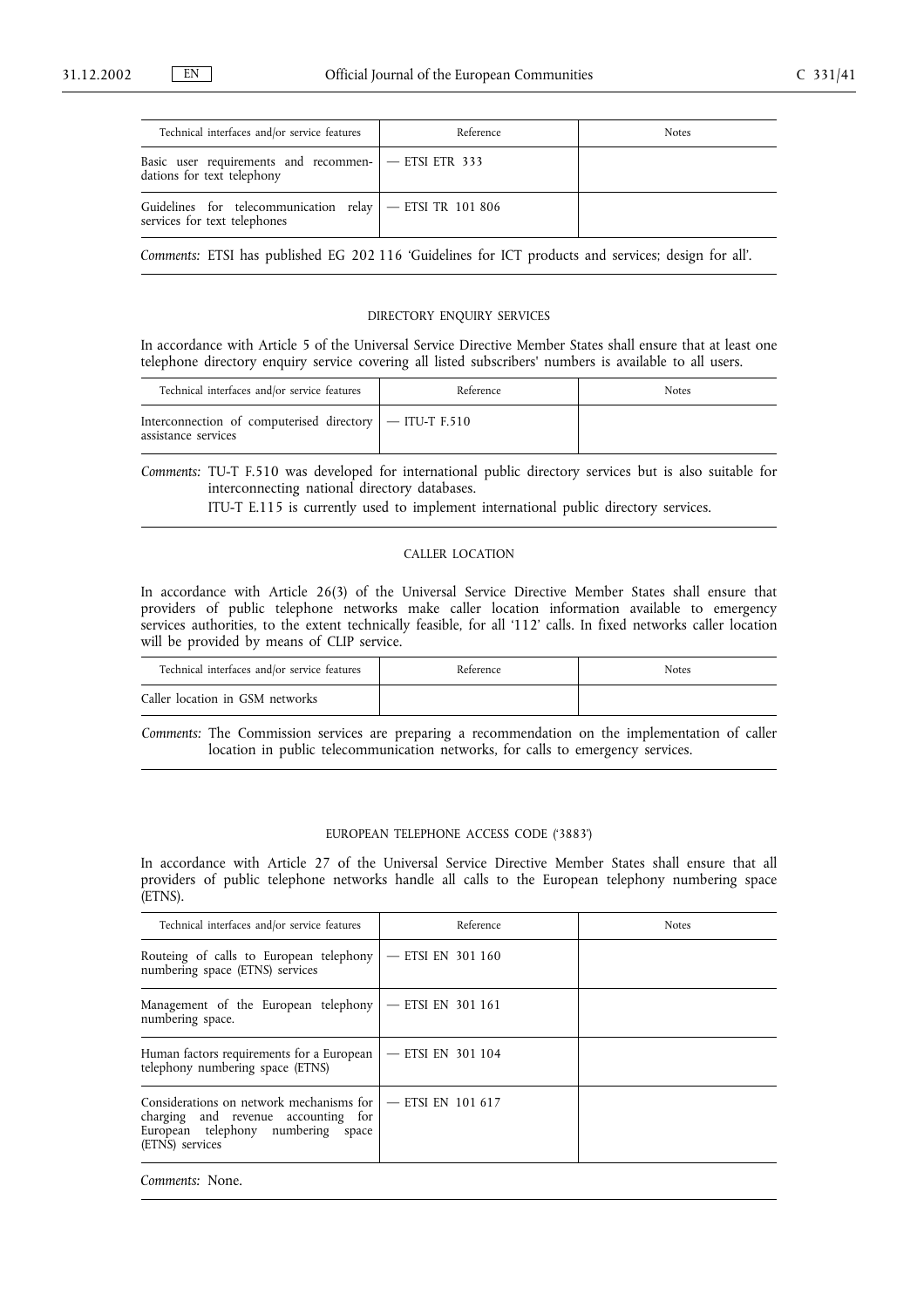#### ADDITIONAL FACILITIES

In accordance with Article 29 of the Universal Service Directive operators operating public telephone networks must support the use of DTMF tones and make available calling-line identification as listed in Annex I part B.

#### **Dual-tone multi-frequency (DTMF)**

| Technical interfaces and/or service features                                | Reference           | <b>Notes</b>                               |
|-----------------------------------------------------------------------------|---------------------|--------------------------------------------|
| Specification of dual-tone multi-frequency $ -$ ETSI ES 201 235-1<br>system | - ETSI ES 201 235-3 | Part $1 -$ General<br>Part $3$ — Receivers |

*Comments:* Dual-tone multi-frequency transmitters are specified in ETSI ES 201 235-2. Dual-tone multifrequency transmitters and receivers for use in terminal equipment for end-to-end signalling are specified in ETSI ES 201 235-4.

| Technical interfaces and/or service features                                      | Reference                                                         | <b>Notes</b>                                                     |
|-----------------------------------------------------------------------------------|-------------------------------------------------------------------|------------------------------------------------------------------|
| Calling line Identification<br>Presentation (CLIP)                                | <b>ETSI ETS 300 648</b>                                           | Stage 1                                                          |
| Calling line identification<br>Restriction (CLIR)                                 | ETSI ETS 300 649                                                  | Stage 1                                                          |
| Signalling protocol for support calling line<br>identification<br><b>Services</b> | - ETSI EN 300 659-1<br>$-$ ETSI EN 300 659-2<br>ETSI EN 300 659-3 | On-hook<br>Off-hook<br>Data link message and parameter<br>coding |

## **Calling-line identification in PSTN — Networks**

*Comments:* European telecommunications platform (ETP) has developed guidelines for CLI to telephone companies and organisations transmitting and receiving CLI information, as well as for terminal and network equipment manufacturers.

> The implementation of these guidelines should ensure the ability of public networks to use CLI information for network and/or account management purposes and customer care or, in co-operation with the relevant authorities, handling of emergency calls and the tracing of malicious calls and similar services and activities.

### **Calling-line identification in ISDN — Networks**

| Technical interfaces and/or service features | Reference               | <b>Notes</b> |
|----------------------------------------------|-------------------------|--------------|
| Calling line identification                  | - ETSI EN 300 089       | Stage 1      |
| Presentation (CLIP)                          | <b>ETSI ETS 300 091</b> | Stage 2      |
|                                              | - ETSI EN 300 092-1     | Stage 3      |
| Calling line identification                  | - ETSI EN 300 090       | Stage 1      |
| Restriction (CLIR)                           | - ETSI ETS 300 091      | Stage 2      |
|                                              | $-$ ETSI EN 300 093-1   | Stage 3      |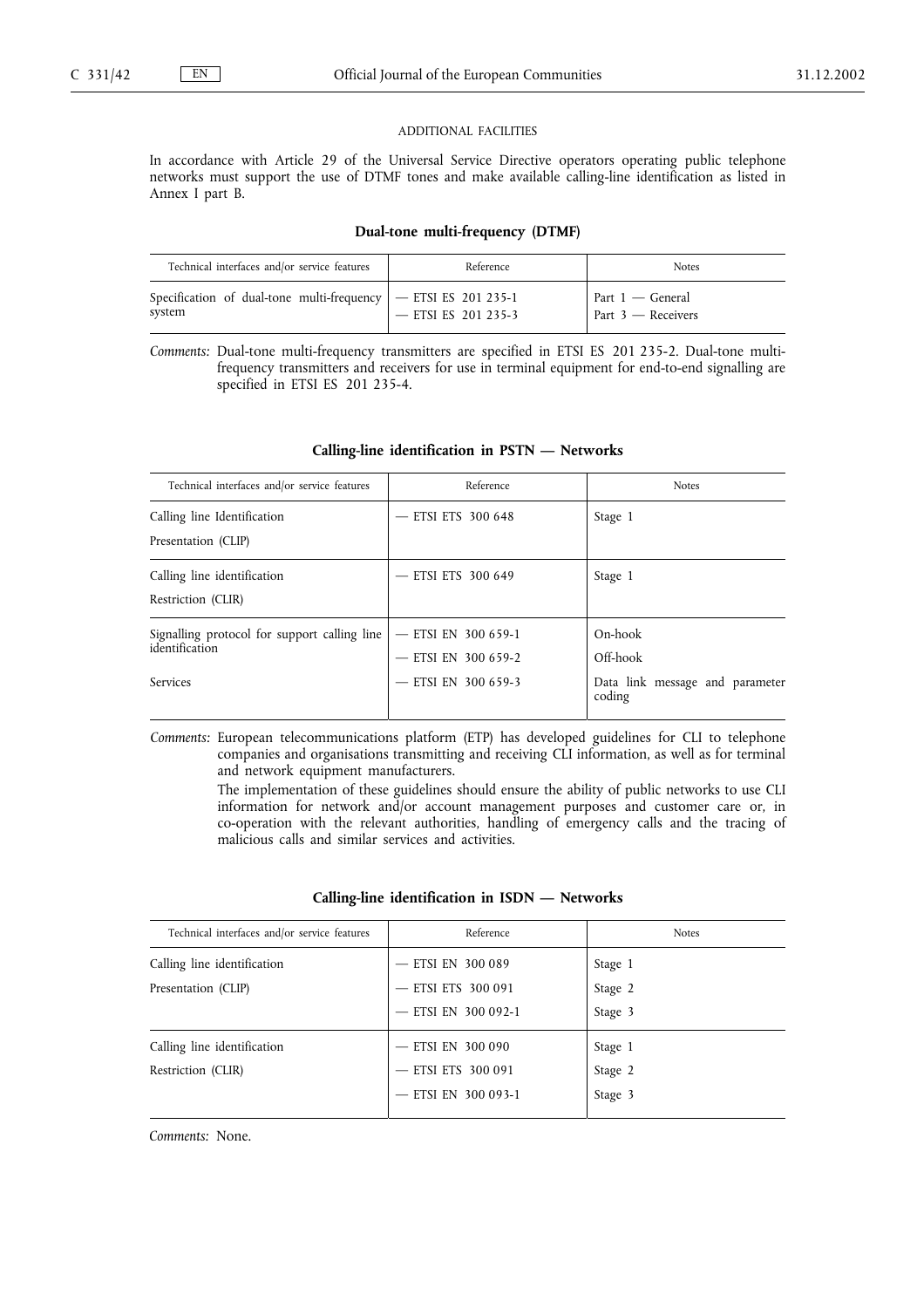| Technical interfaces and/or service features | Reference              | <b>Notes</b> |
|----------------------------------------------|------------------------|--------------|
| Calling line identification                  | $-$ ETSI GTS GSM 02.81 | Stage 1      |
| Supplementary services                       | $-$ ETSI GTS GSM 03.81 | Stage 2      |
|                                              | $-$ ETSI EN 300 951    | Stage 3      |
| Comments: None.                              |                        |              |

#### **Calling-line identification in GSM — Networks**

#### CONTROL OF EXPENDITURE

In accordance with Article 10 and Annex I part A of the Universal Service Directive operators with universal service obligations must offer a number of services so consumers can monitor and control expenditure. As universal service does not include ISDN only standards for services within the PSTN network are listed.

## **Outgoing call-barring**

| Technical interfaces and/or service features | Reference | <b>Notes</b> |
|----------------------------------------------|-----------|--------------|
| Outgoing call-barring in PSTN networks       |           |              |

*Comments:* The CEPT SF Handbook (1) Section II Chapters 3.1.2 and 3.1.3 contain recommendations for outgoing call-barring.

## *CHAPTER V*

# **Standards for implementing data-protection requirements**

The technical interfaces and/or services features given in this chapter are those suitable for implementing the offerings in accordance with the Directive on privacy and electronic communications and the Universal Service Directive. However for some of the facilities which are also addressed in the Universal Service Directive the relevant standards are placed elsewhere in this list.

## CALLING AND CONNECTED LINE IDENTIFICATION SERVICES

\_\_\_\_\_\_\_\_\_\_\_\_\_\_\_\_\_\_\_\_\_\_\_\_\_\_\_\_\_\_\_\_\_\_\_\_\_\_\_\_\_\_\_\_\_\_\_\_\_\_\_\_\_\_\_\_\_\_\_\_\_\_\_\_\_\_\_\_ \_\_\_\_\_\_\_\_\_\_\_\_\_\_\_\_\_\_\_\_\_

The technical interfaces and/or services features given in this section are related to the calling and connected line identification services required under Article 8 of the Directive on privacy and electronic communications.

| Technical interfaces and/or service features                                                                                | Reference | <b>Notes</b> |
|-----------------------------------------------------------------------------------------------------------------------------|-----------|--------------|
| Anonymous call rejection (service that $ -$ ETSI EN 301 798<br>rejects incoming call without CLI)                           |           |              |
| Comments: ETSI EN 301 798 contains the service description for the anonymous call rejection (ACR)<br>supplementary service. |           |              |
| Restrict the presentation of the calling line<br>identification of incoming calls                                           |           |              |
| Comments: No standards exist.                                                                                               |           |              |
| Restrict the presentation of the connected<br>line identification                                                           |           |              |
| Comments: No standards exist.                                                                                               |           |              |

( 1) The CEPT SF Handbook can be obtained from ETNO, Avenue Louise 54, B-1050 Brussels.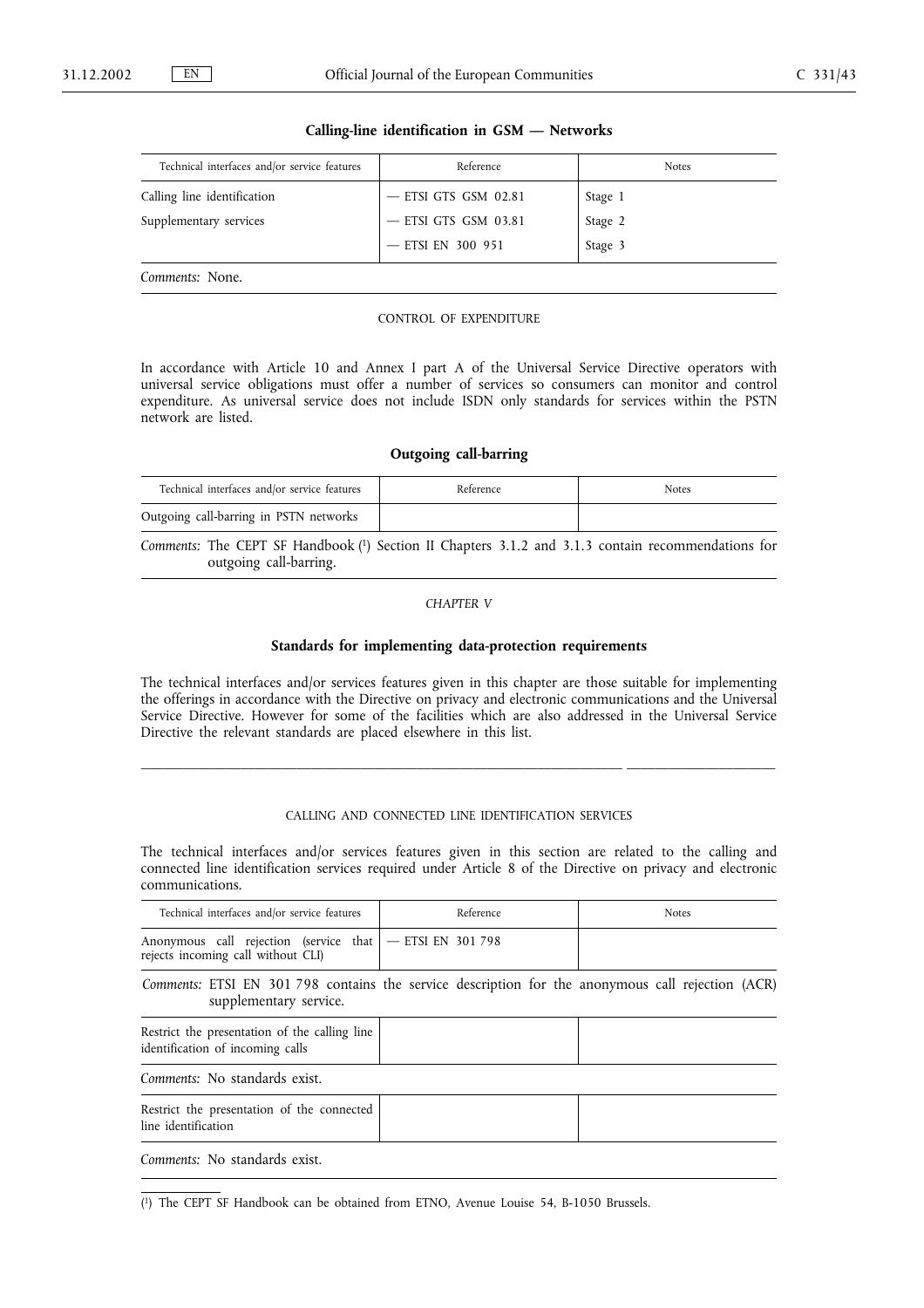#### LOCATION DATA FOR PUBLIC TELEPHONE SERVICES

In accordance with Article 26(3) of the Universal Service Directive, undertakings operating public telephone networks should make caller location information available to the authorities handling emergencies, for all calls to the single European emergency number '112'. In accordance with Articles 9 of the Directive on privacy and electronic communications, the subscriber must have the possibility, via a simple means, to temporarily deny the processing of location data for each connection to the network or for each transmission of a communication. In accordance with Article 10 of the Directive on privacy and electronic communications, the temporary denial of the subscriber may be overridden for the processing of location data for organisations dealing with emergency calls.

| Technical interfaces and/or service features | Reference | <b>Notes</b> |
|----------------------------------------------|-----------|--------------|
| Presentation of location data (data format)  |           |              |
| Restrict presentation of location data       |           |              |

*Comments:* The Commission Services are preparing a recommendation on the implementation of caller location in public telecommunication networks, for calls to emergency services.

### AUTOMATIC CALL FORWARDING

In accordance with Article 11 of the Directive on privacy and electronic communications Member States shall ensure that any subscriber is provided, free of charge and via a simple means, with the possibility to stop automatic call forwarding by a third party to the subscriber's terminal.

| Technical interfaces and/or service features                                   | Reference | <b>Notes</b> |
|--------------------------------------------------------------------------------|-----------|--------------|
| Cancellation of call forwarding by the user<br>that receive the forwarded call |           |              |

*Comments:* No standardised service exists. Requests to cancel call forward are handled by operators in an ad hoc basis.

#### *CHAPTER VI*

## **Standards for electronic communications networks established for the distribution of digital broadcasting services including their associated facilities**

This chapter lists the relevant standards for the provision of broadcasting services in accordance with the Access and Interconnection Directive, the Universal Service Directive and the Framework Directive. These carry over or extend the relevant provisions from Directive 95/47/EC on the use of standards for the transmission of television signals (hereafter referred to as the 'television standards Directive').

\_\_\_\_\_\_\_\_\_\_\_\_\_\_\_\_\_\_\_\_\_\_\_\_\_\_\_\_\_\_\_\_\_\_\_\_\_\_\_\_\_\_\_\_\_\_\_\_\_\_\_\_\_\_\_\_\_\_\_\_\_\_\_\_\_\_\_\_ \_\_\_\_\_\_\_\_\_\_\_\_\_\_\_\_\_\_\_\_\_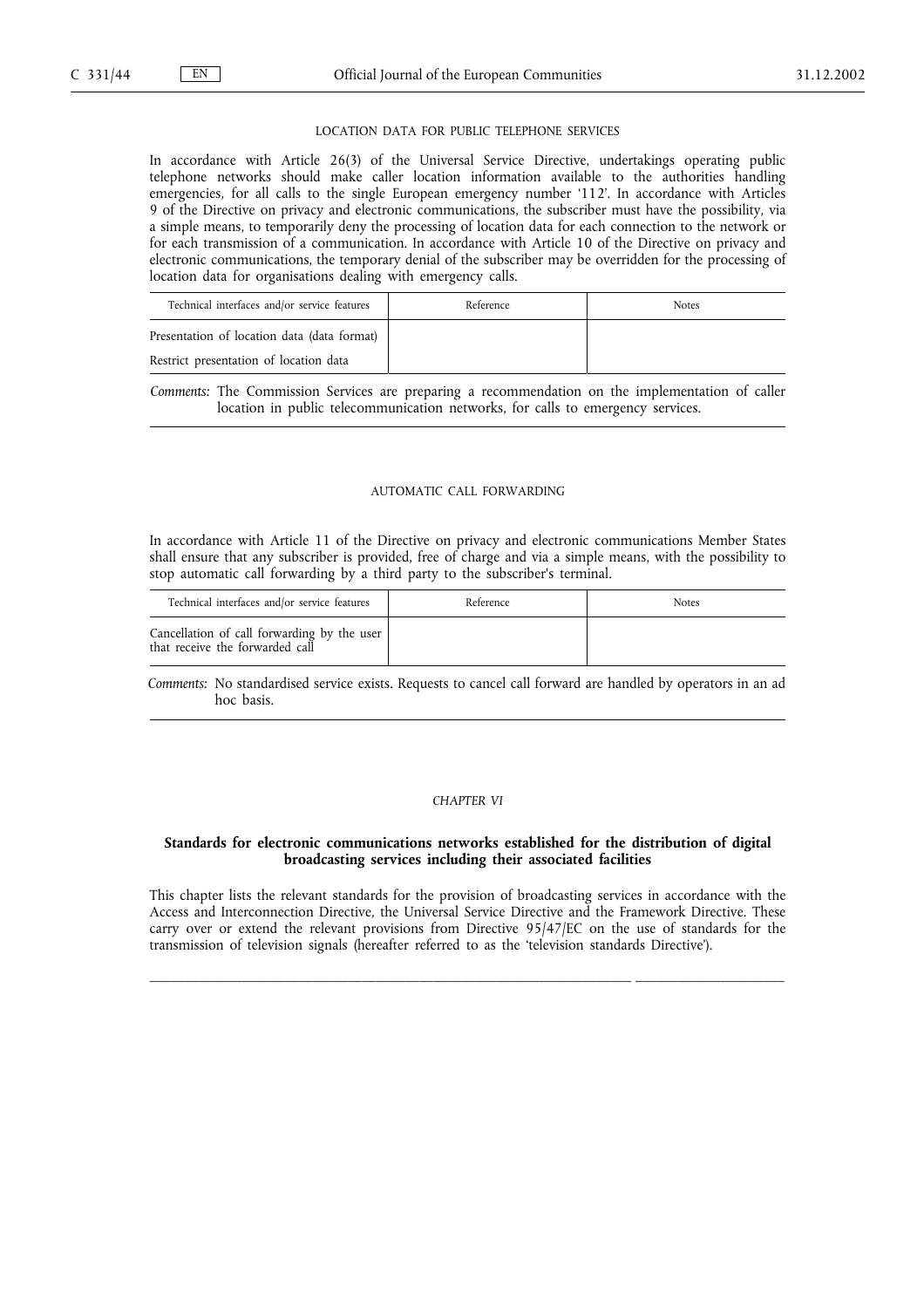#### INTEROPERABILITY OF CONSUMER TELEVISION EQUIPMENT

In accordance with Articles 3 and 4(d) of the television standards Directive, television sets should be fitted with at least one open interface socket (as standardised by a recognised European standardisation body). These obligations are carried over in modified form to Article 24 and Annex VI of the Universal Service Directive.

| Technical interfaces and/or service features                                                               | Reference | <b>Notes</b> |
|------------------------------------------------------------------------------------------------------------|-----------|--------------|
| Open interface for analogue television sets, $\vert$ - Cenelec EN 50049-1<br>e.g. peritelevision connector |           |              |
| Open interface for digital television sets, $ -EN 50049-1/A1$<br>e.g. common interface                     |           |              |
| Interface for DVB Integrated receiver   - ETSI TS 102 201<br>decoder                                       |           |              |

*Comments:* As stated in recital 33 of the Universal Service Directive, user requirements and functionality of digital interface sockets are still evolving in line with technological developments.

#### CONDITIONAL ACCESS SYSTEMS

In accordance with Article 4(a) of the television standards Directive, consumer equipment capable of descrambling digital television signals must allow the descrambling of such signals according to the common European scrambling algorithm, and the display of signals that have been transmitted in clear. This is also required by Article 24 and Annex VI of the Universal Service Directive.

In accordance with Article 6(1) and Annex I of the Access and Interconnection Directive, Member States must ensure the application of the conditions referred to therein regarding access to digital television and radio broadcasting services. These carry over most of the provisions in Article 4 of the television standards Directive and extend their scope to radio services.

| Technical interfaces and/or service features                                                                                                       | Reference                                    | <b>Notes</b> |
|----------------------------------------------------------------------------------------------------------------------------------------------------|----------------------------------------------|--------------|
| Head-end architecture – ETSI TS 101 197<br>DVB-SimulCrypt;<br>synchronisation and implementation<br>(DVB-SIM)                                      | - ETSI TS 103 197                            |              |
| Support for use of scrambling and condi- $ -$ ETSI ETR 289<br>tional access within digital broadcasting<br>systems (DVB-CS)                        |                                              |              |
| Common interface specification for condi-<br>tional access and other DVB decoder<br>applications (DVB-CI) and one relevant<br>implementation guide | $-$ Cenelec EN 50221<br>$-$ Cenelec R206-001 |              |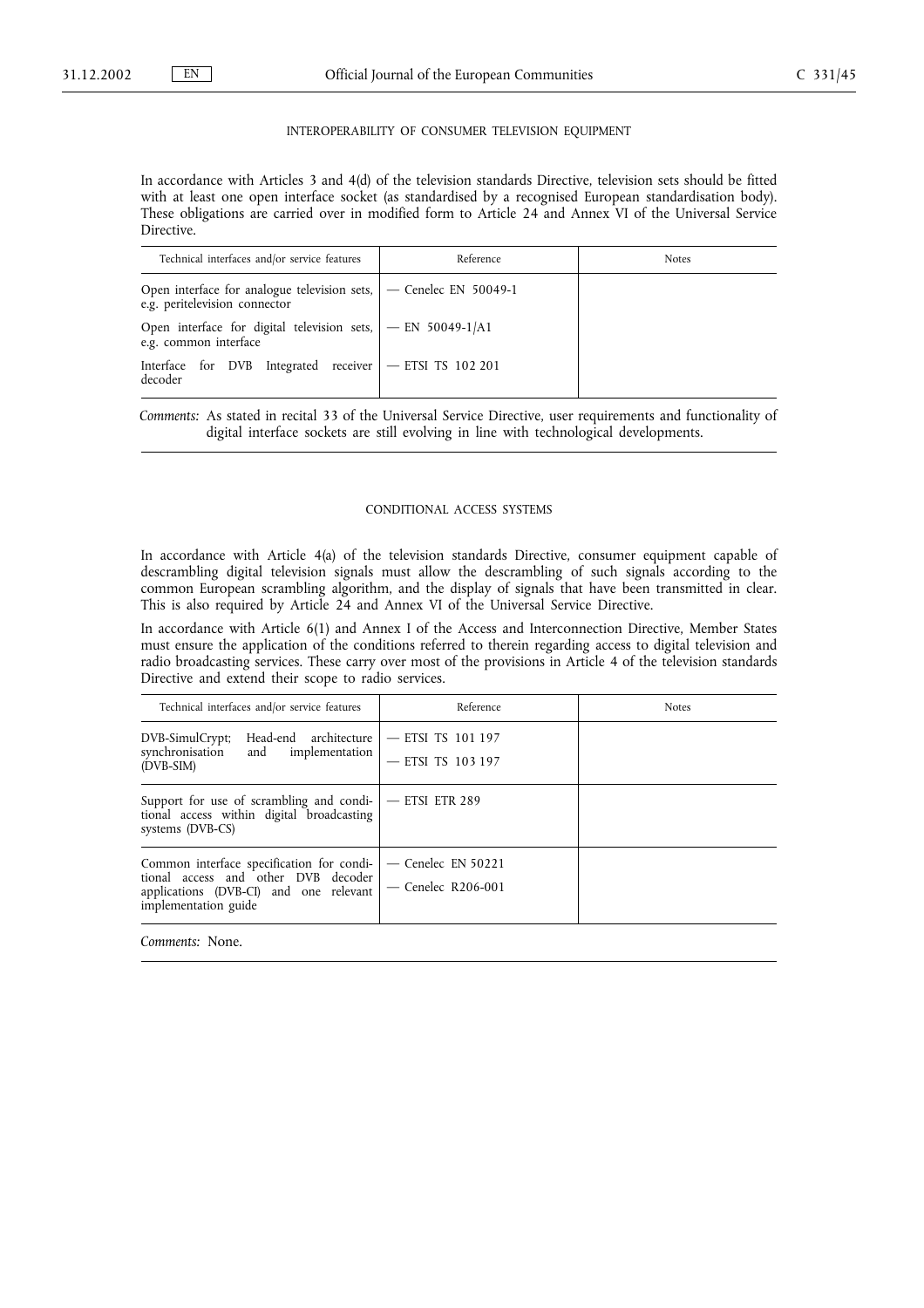## TRANSMISSION SYSTEMS

## **Digital television broadcasting**

In accordance with Article 2(a) of the television standards Directive 'all television services transmitted to viewers in the Community, whether by cable, satellite or terrestrial means shall (. . .) if they are fully digital, use a transmission system which has been standardised by a recognised European standardisation body.'

| Technical interfaces and/or service features                                                                                                           | Reference           | <b>Notes</b> |
|--------------------------------------------------------------------------------------------------------------------------------------------------------|---------------------|--------------|
| Framing structure, channel coding and<br>modulation for 11/12 GHz satellite<br>services (DVB-S)                                                        | $-$ ETSI EN 300 421 |              |
| Implementation of binary phase shift<br>keying (BPSK) modulation in DVB satellite<br>transmission systems (DVB-S)                                      | $-$ ETSI TR 101 198 |              |
| Framing structure, channel coding and<br>modulation for cable systems (DVB-C)                                                                          | $-$ ETSI EN 300 429 |              |
| Framing structure, channel coding and<br>modulation for digital terrestrial television<br>$(DVB-T)$                                                    | - ETSI EN 300 744   |              |
| for<br>guidelines<br><b>DVB</b><br>Implementation<br>terrestrial services; transmission aspects                                                        | $-$ ETSI TR 101 190 |              |
| Multipoint video distribution systems:                                                                                                                 |                     |              |
| - at 10 GHz and above (DVB-MS)                                                                                                                         | - ETSI EN 300 748   |              |
| $-$ below 10 GHz (DVB-MC)                                                                                                                              | - ETSI EN 300 749   |              |
| - based on OFDM modulation (DVB-MT)                                                                                                                    | - ETSI EN 301 701   |              |
| Mega-frame for single frequency networks<br>synchronisation                                                                                            | - ETSI TS 101 191   |              |
| MPEG-implementation guidelines for the<br>use of MPEG-2 systems, video and audio<br>in satellite, cable and terrestrial broad-<br>casting applications | - ETSI TR 102 154   |              |
| MPEG-implementation guidelines for the<br>use of MPEG-2 systems, video and audio<br>in contribution applications                                       | $-$ ETSI TR 101 154 |              |

*Comments:* None.

## **Digital radio broadcasting**

This section contains a standard suitable for the transmission of digital radio broadcasts.

| Technical interfaces and/or service features                                                   | Reference | <b>Notes</b> |
|------------------------------------------------------------------------------------------------|-----------|--------------|
| Digital audio broadcasting (DAB) to mobile, <b>FILM 1900 1011</b> portable and fixed receivers |           |              |
| Comments: None.                                                                                |           |              |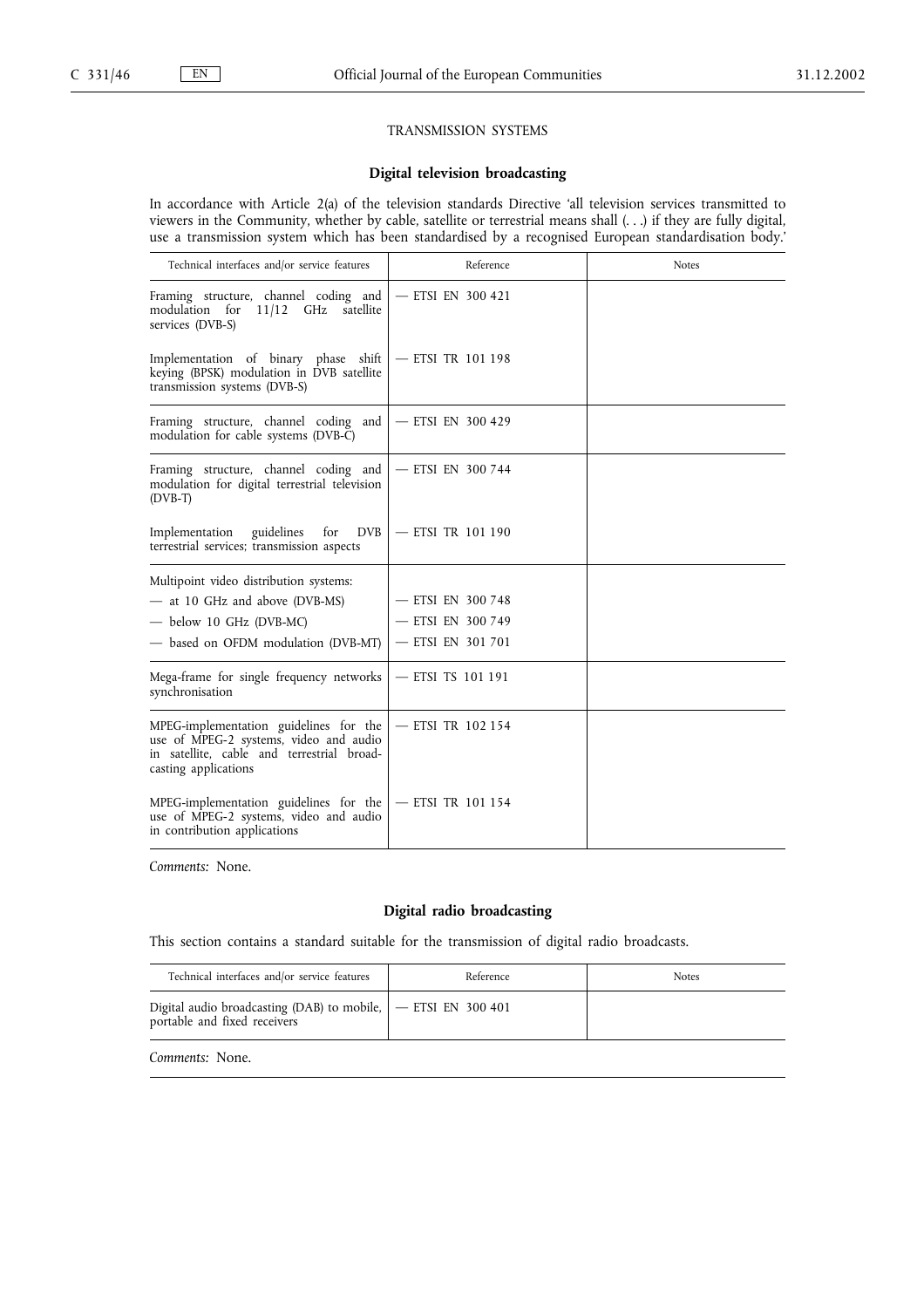#### SERVICES

In accordance with article 18 and Art.17(2) of the Framework Directive Member States shall encourage the interoperability of digital television services.

| Technical interfaces and/or service features                                                                                       | Reference           | <b>Notes</b> |
|------------------------------------------------------------------------------------------------------------------------------------|---------------------|--------------|
| Specification for service information (SI) in $ -$ ETSI EN 300 468<br>DVB (DVB-SI) and two relevant implemen-<br>tation guidelines |                     |              |
|                                                                                                                                    | $-$ ETSI TR 101 211 |              |
|                                                                                                                                    | $-$ ETSI ETR 162    |              |
| Comments: None.                                                                                                                    |                     |              |

## APPLICATION PROGRAM INTERFACES (APIs)

Article 18(1)(a) of the Framework Directive requires Member States to encourage, in accordance with the provisions of Article 17(2), providers of digital interactive television services for distribution to the public in the Community on digital interactive television platforms, regardless of the transmission mode, to use an open API.

## **Multimedia home platform**

| Technical interfaces and/or service features                            | Reference | <b>Notes</b> |
|-------------------------------------------------------------------------|-----------|--------------|
| Multimedia home platform (MHP) specifi- - ETSI TS 102 812<br>cation 1.0 |           |              |
| Multimedia home platform (MHP) specifi- - ETSI TS 101 812<br>cation 1.1 |           |              |

*Comments:* Work on the multimedia home platform (MHP) technical specification continues in the digital video broadcast group (DVB). DVB has grouped the MHP functionality into three classes of profiles, i.e. enhanced broadcasting, interactive broadcasting (both covered by MHP version 1.0) and Internet access (covered by version MHP 1.1). ETSI has already adopted version MHP 1.0.2 and MHP 1.1.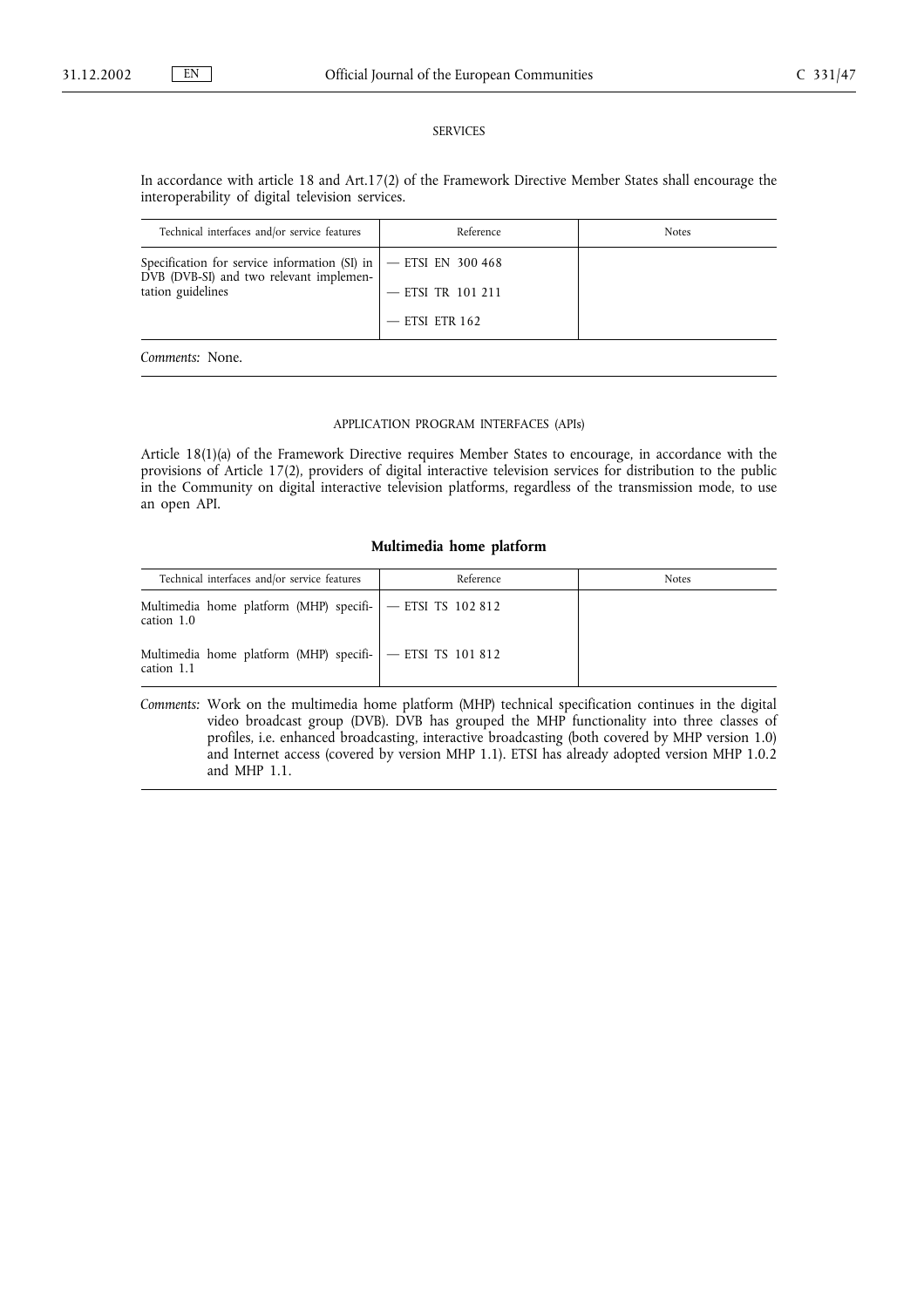## *ANNEX*

This annex sets out, for information purposes only, a list of standards and/or specifications the implementation of which is made mandatory under current Directives.

In the present list, the standards and specifications are:

- the leased lines standards that are specified in Annex II of Directive 92/44/EEC,
- quality of service parameters, as established in Annex III of Directive 98/10/EC as amended by Commission Decision of 22 December 2000 on amendment of Annex III of the Directive 98/10/EC.

#### *CHAPTER I*

## **Reference list for leased lines listed in Annex II to Directive 92/44/EEC**

In accordance with Article 7 of Directive 92/44/EC, certain organisations are obliged to provide a minimum set of leased lines conforming to the technical specifications given in this list. Following repeal of this Directive on 24 July 2003, these obligations are carried forward in accordance with Article 16(1) of the Universal Service Directive. Obligations regarding the provision of the minimum set of leased lines shall be reviewed in accordance with Article 16(3) and Article 18(1) of that Directive. In accordance with Article 18(2) of the Universal Service Directive, Member States shall withdraw the obligations concerning the provision of leased lines when the relevant market is effectively competitive.

\_\_\_\_\_\_\_\_\_\_\_\_\_\_\_\_\_\_\_\_\_\_\_\_\_\_\_\_\_\_\_\_\_\_ \_\_\_\_\_\_\_\_\_\_\_\_\_\_\_\_\_\_\_\_\_\_\_\_\_\_\_\_\_\_\_\_\_\_\_\_\_\_\_\_\_\_\_\_\_\_\_\_\_\_\_\_\_\_\_\_ \_\_\_\_\_\_\_\_\_\_

## ANALOGUE

| Technical interfaces and/or service features | Reference | <b>Notes</b>                                                     |
|----------------------------------------------|-----------|------------------------------------------------------------------|
|                                              |           | Connection characteristics and<br>network interface presentation |

*Comments:* The associated standard for terminal equipment is ETSI EN 300 450. The attachment requirements for terminal equipment to be connected to these leased lines were specified in ETSI TBR 15.

|  | Connection characteristics and<br>network interface presentation |  |
|--|------------------------------------------------------------------|--|
|  |                                                                  |  |

*Comments:* The associated standard for terminal equipment is ETSI EN 300 453. The attachment requirements for terminal equipment to be connected to these leased lines were specified in ETSI TBR 17.

| Technical interfaces and/or service features                                                                                                                                                            | Reference                                                                               | <b>Notes</b>                                                        |
|---------------------------------------------------------------------------------------------------------------------------------------------------------------------------------------------------------|-----------------------------------------------------------------------------------------|---------------------------------------------------------------------|
| Special quality voice bandwidth (2 wire)                                                                                                                                                                | $-$ ETSI EN 300 449                                                                     | Connection characteristics<br>and<br>network interface presentation |
| Comments: The associated standard for terminal equipment is ETSI EN 300 450. The attachment requirements for<br>terminal equipment to be connected to these leased lines were specified in ETSI TBR 15. |                                                                                         |                                                                     |
| Special quality voice bandwidth (4 wire)                                                                                                                                                                | $-$ ETSI EN 300 452                                                                     | Connection characteristics<br>and<br>network interface presentation |
| Comments: The associated standard for terminal equipment is ETSI ETS 300 453. The attachment requirements for                                                                                           | terminal equipment to be connected to these leased lines were specified in ETSI TBR 17. |                                                                     |